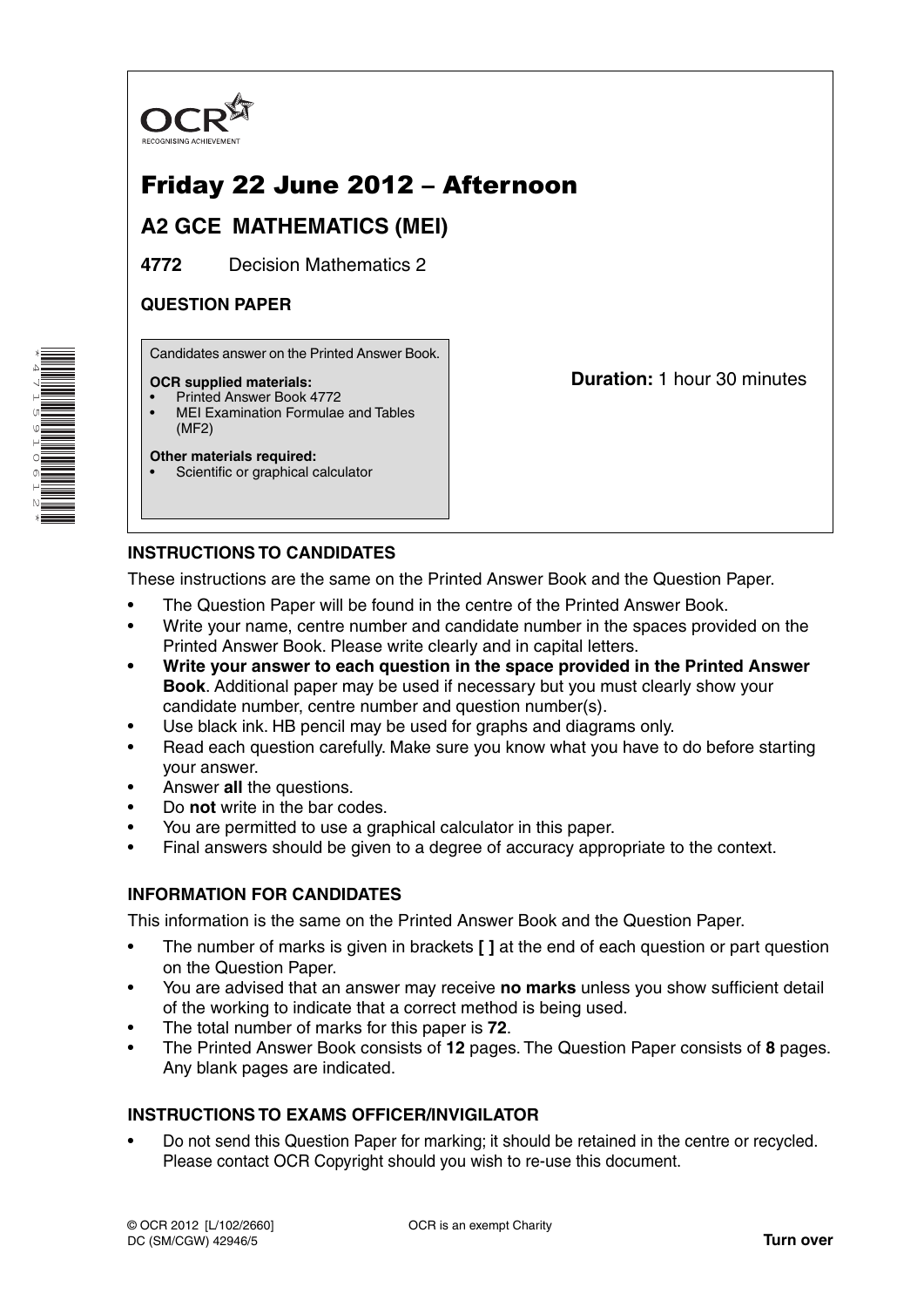**1 (a)** When marking coursework, a teacher has to complete a form which includes the following:



- **(i)** The teacher suspects that a pupil has copied work from the internet. For each box, state whether the teacher should tick the box or not. **[2]**
- **(ii)** The teacher has no suspicions about the work of another pupil, and has no information about how the work was produced. Which boxes should she tick? **[2]**
- **(iii)** Explain why the teacher must always tick at least one box. **[2]**
- **(b)** Angus, the ski instructor, says that the class will have to have lunch in Italy tomorrow if it is foggy or if the top ski lift is not working. On the next morning Chloe, one of Angus's students, says that it is not foggy, so they can have lunch in Switzerland.

Produce a line of a truth table which shows that Chloe's deduction is incorrect. You may produce a complete truth table if you wish, but you must indicate a row which shows that Chloe's deduction is incorrect. **[6]**

 **(c)** You are given that the following two statements are true.

$$
(X \vee \neg Y) \Rightarrow Z
$$
  

$$
\neg Z
$$

Use Boolean algebra to show that Y is true. **[4]**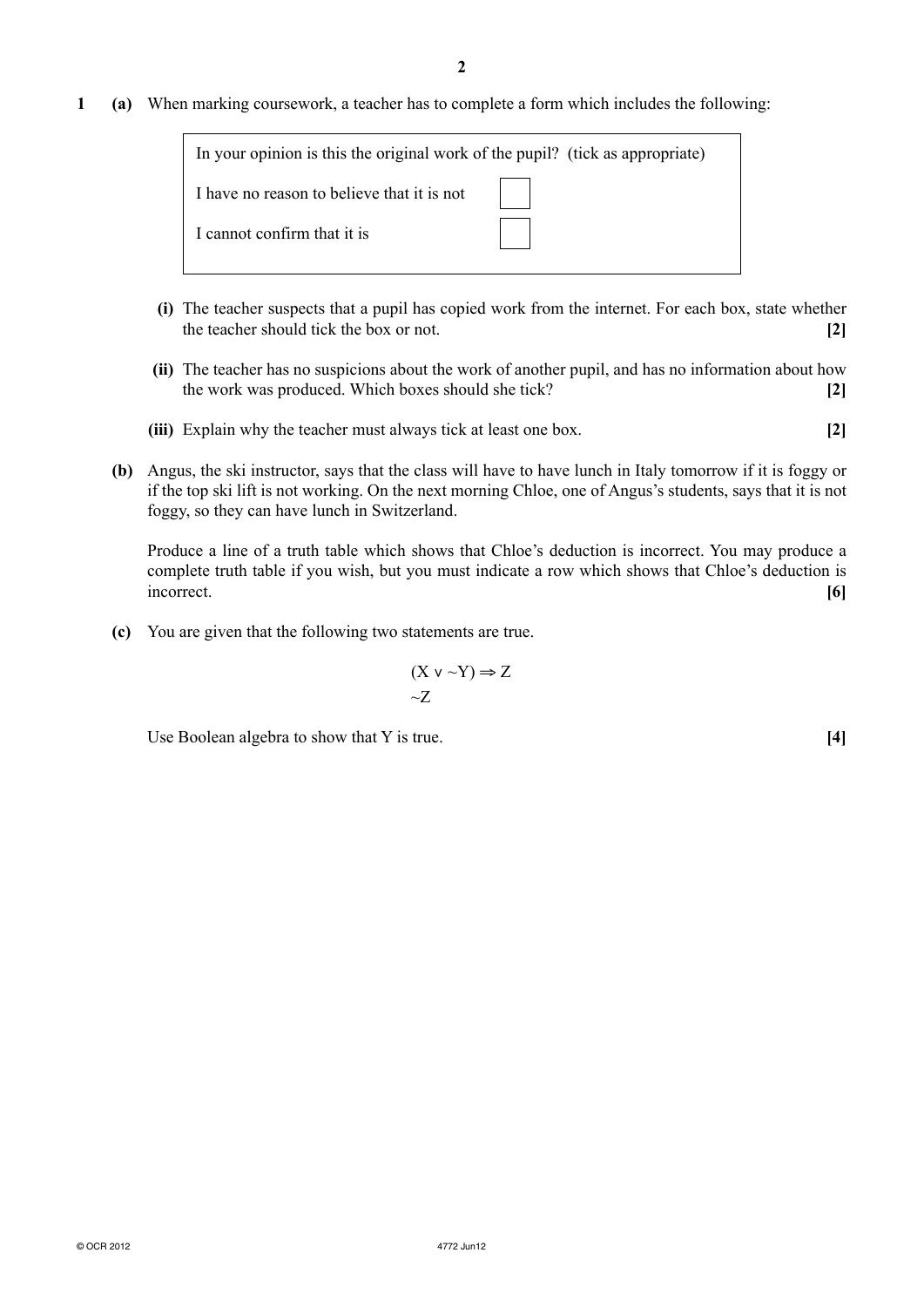**2** Adrian is considering selling his house and renting a flat.

Adrian still owes £150 000 on his house. He has a mortgage for this, for which he has to pay £4800 annual interest. If he sells he will pay off the £150 000 and invest the remainder of the proceeds at an interest rate of 2.5% per annum. He will use the interest to help to pay his rent.

His estate agent estimates that there is a 30% chance that the house will sell for £225 000, a 50% chance that it will sell for £250 000, and a 20% chance that it will sell for £275 000.

A flat will cost him £7500 per annum to rent.

- **(i)** Draw a decision tree to help Adrian to decide whether to keep his house, or to sell it and rent a flat. Compare the EMVs of Adrian's annual outgoings, and ignore the costs of selling. **[6]**
- **(ii)** Would the analysis point to a different course of action if Adrian were to use a square root utility function, instead of EMVs? **[3]**

Adrian's circumstances change so that he has to decide now whether to sell or not in one year's time. Economic conditions might then be less favourable for the housing market, the same, or more favourable, these occurring with probabilities 0.3, 0.3 and 0.4 respectively. The possible selling prices and their probabilities are shown in the table.

| Economic conditions and probabilities | Selling prices $(f)$ and probabilities |         |     |         |     |        |     |
|---------------------------------------|----------------------------------------|---------|-----|---------|-----|--------|-----|
| less favourable                       | 0.3                                    | 200 000 | 0.2 | 225 000 | 0.3 | 250000 | 0.5 |
| unchanged                             | 0.3                                    | 225 000 | 0.3 | 250000  | 0.5 | 275000 | 0.2 |
| more favourable                       | 0.4                                    | 250000  | 0.3 | 300000  | 0.5 | 350000 | 0.2 |

 **(iii)** Draw a decision tree to help Adrian to decide what to do. Compare the EMVs of Adrian's annual outgoings. Assume that he will still owe £150 000 in one year's time, and that the cost of renting and interest rates do not change. **[7]**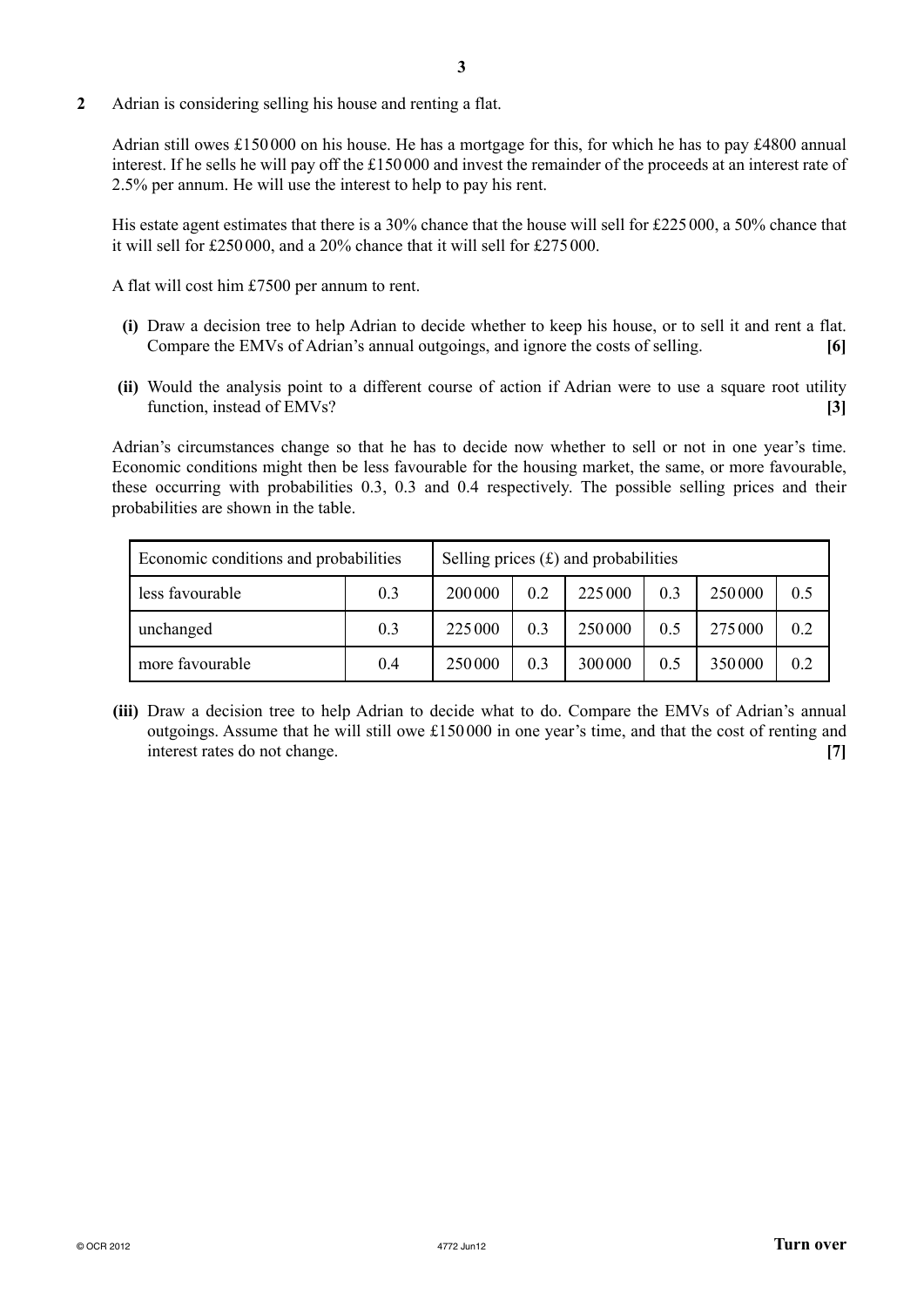**3** The weights on the network represent distances.



- **(i)** The answer book shows the initial tables and the results of iterations 1, 2, 3 and 5 when Floyd's algorithm is applied to the network.
	- (*A*) Complete the two tables for iteration 4. **[6]**
	- (*B*) Use the final route table to give the shortest route from vertex **3** to vertex **5**. **[1]**
	- (*C* ) Use the final distance table to produce a complete network with weights representing the shortest distances between vertices. **[2]**
- **(ii)** Using the complete network of shortest distances, find a lower bound for the solution to the Travelling Salesperson Problem by deleting vertex **5** and its arcs, and by finding the length of a minimum connector for the remainder. (You may find the minimum connector by inspection.) **[3]**
- **(iii)** Use the nearest neighbour algorithm, starting at vertex **1**, to produce a Hamilton cycle in the complete network. Give the length of your cycle. **[3]**
- **(iv)** Interpret your Hamilton cycle in part **(iii)** in terms of the original network. **[2]**
- **(v)** Give a walk of minimum length which traverses every arc on the original network at least once, and which returns to the start. Give the length of your walk. **[3]**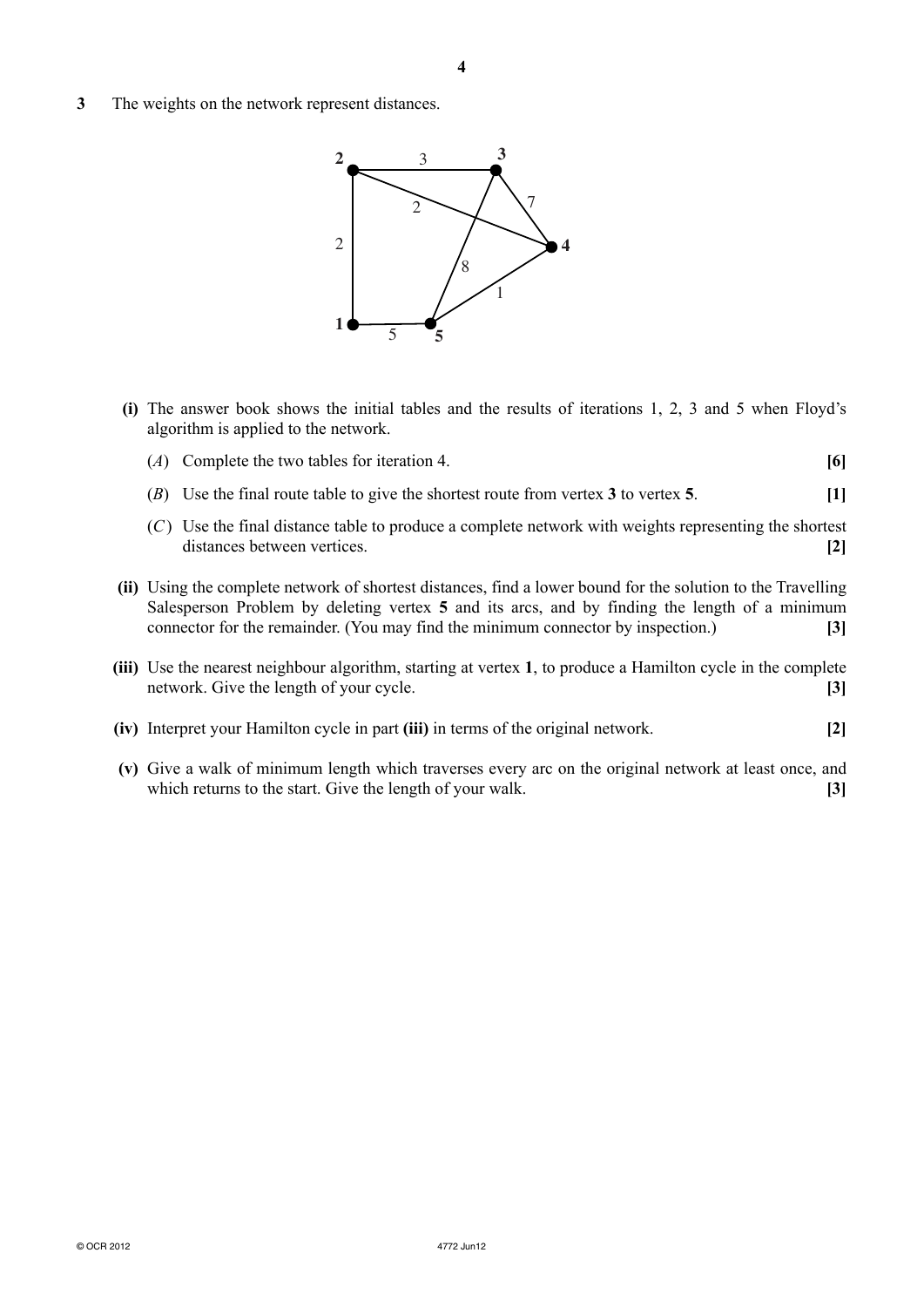**4** A publisher is considering producing three books over the next week: a mathematics book, a novel and a biography. The mathematics book will sell at £10 and costs £4 to produce. The novel will sell at £5 and costs £2 to produce. The biography will sell at £12 and costs £5 to produce. The publisher wants to maximise profit, and is confident that all books will be sold.

There are constraints on production. Each copy of the mathematics book needs 2 minutes of printing time, 1 minute of packing time, and  $300 \text{ cm}^3$  of temporary storage space.

Each copy of the novel needs 1.5 minutes of printing time, 0.5 minutes of packing time, and  $200 \text{ cm}^3$  of temporary storage space.

Each copy of the biography needs 2.5 minutes of printing time, 1.5 minutes of packing time, and  $400 \text{ cm}^3$  of temporary storage space.

There are 10 000 minutes of printing time available on several printing presses, 7500 minutes of packing time, and  $2 m<sup>3</sup>$  of temporary storage space.

| P | $\boldsymbol{x}$ |      | z   | s1 | s2 | s <sub>3</sub> | <b>RHS</b> |
|---|------------------|------|-----|----|----|----------------|------------|
|   | v                | $-3$ |     |    |    |                |            |
|   |                  | 1.5  | 2.5 |    |    |                | 10000      |
| 0 |                  | 0.5  | 1.5 |    |    |                | 7500       |
|   | 300              | 200  | 400 |    |    |                | 2000000    |

 **(i)** Explain how the following initial feasible tableau models this problem. **[5]**

- **(ii)** Use the simplex algorithm to solve your LP, and interpret your solution. **[8]**
- **(iii)** The optimal solution involves producing just one of the three books. By how much would the price of each of the other books have to be increased to make them worth producing? **[2]**

There is a marketing requirement to provide at least 1000 copies of the novel.

 **(iv)** Show how to incorporate this constraint into the initial tableau ready for an application of the two-stage simplex method.

Briefly describe how to use the modified tableau to solve the problem. You are NOT required to perform the iterations. **[5]**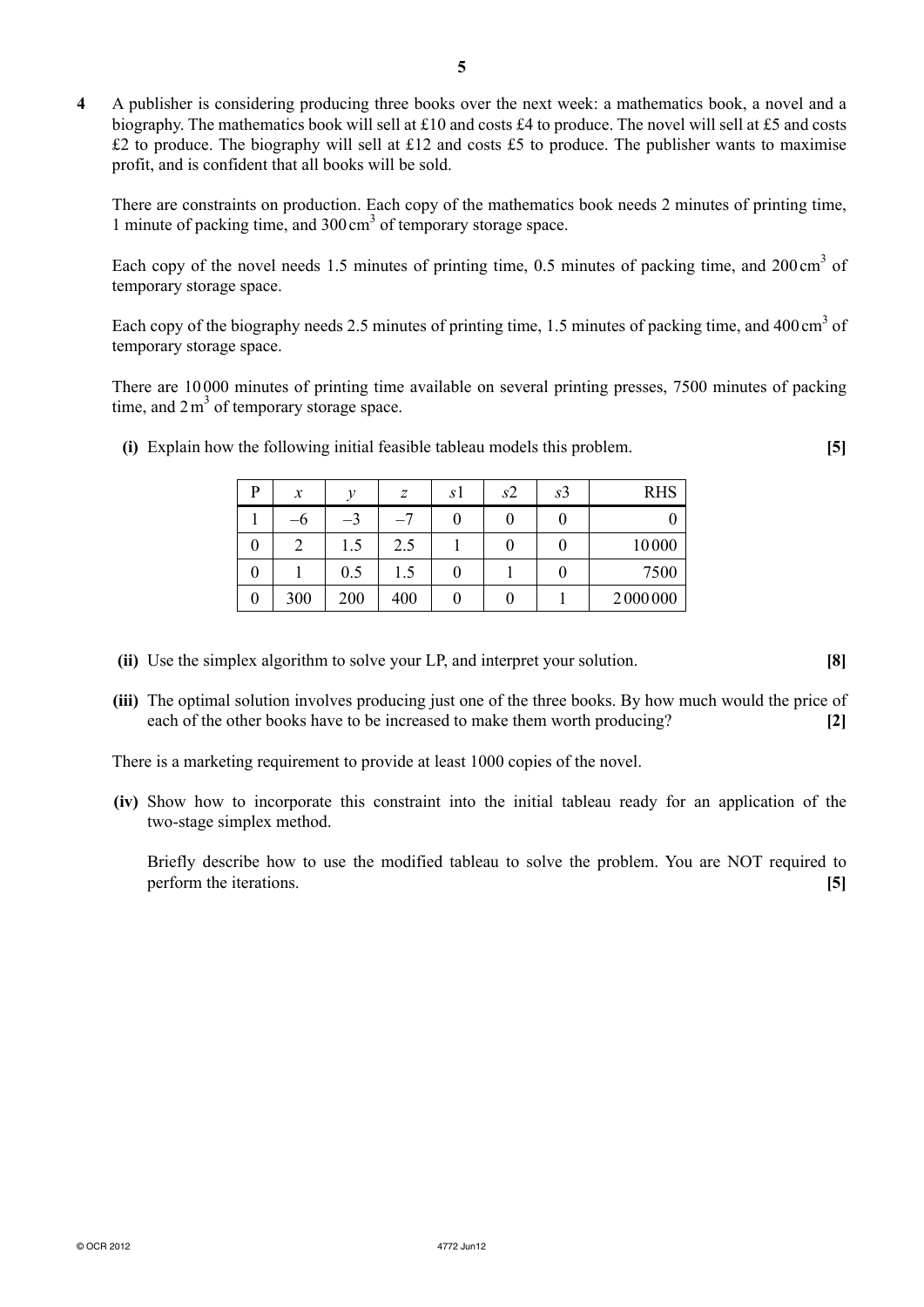#### **BLANK PAGE**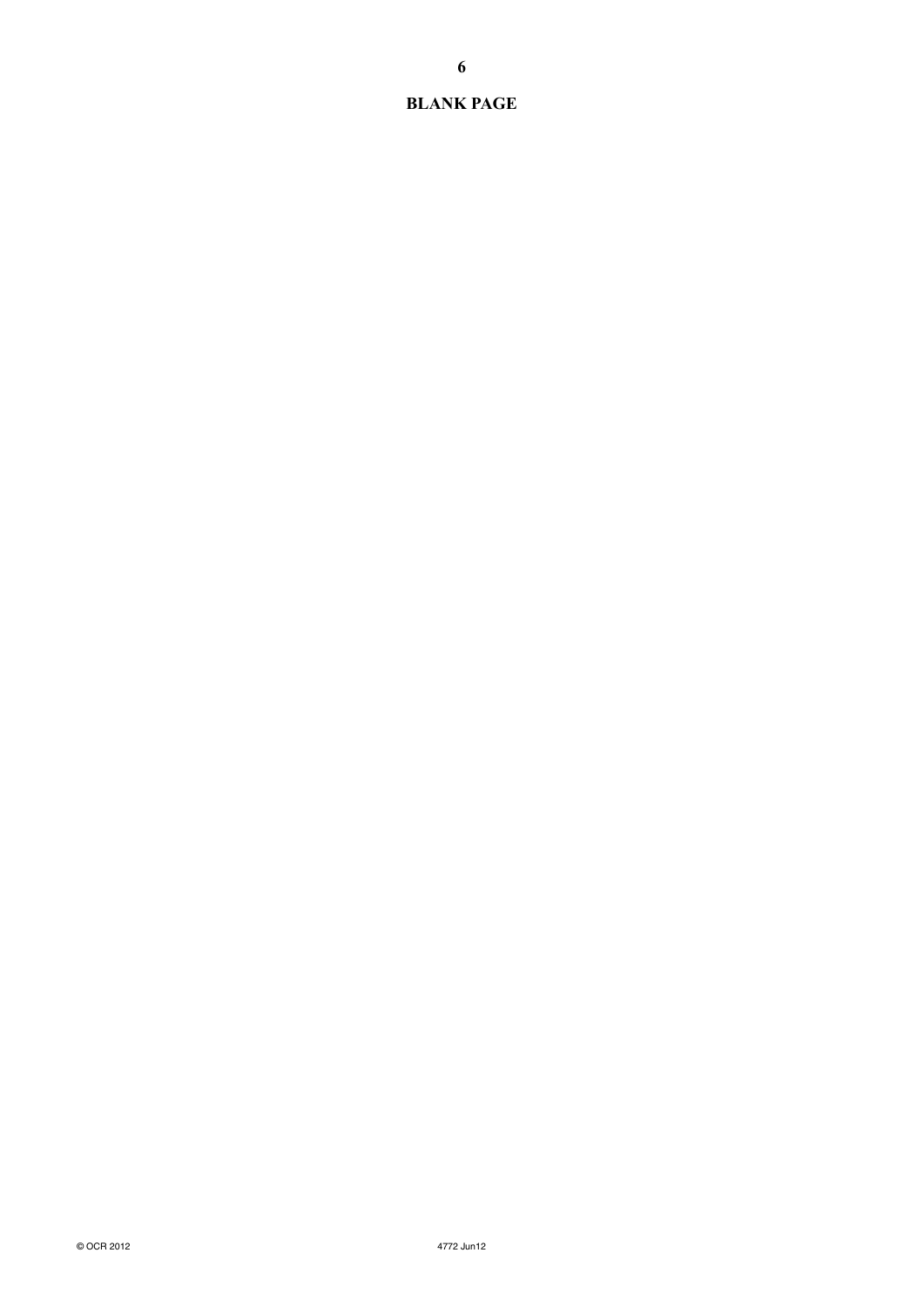#### **BLANK PAGE**